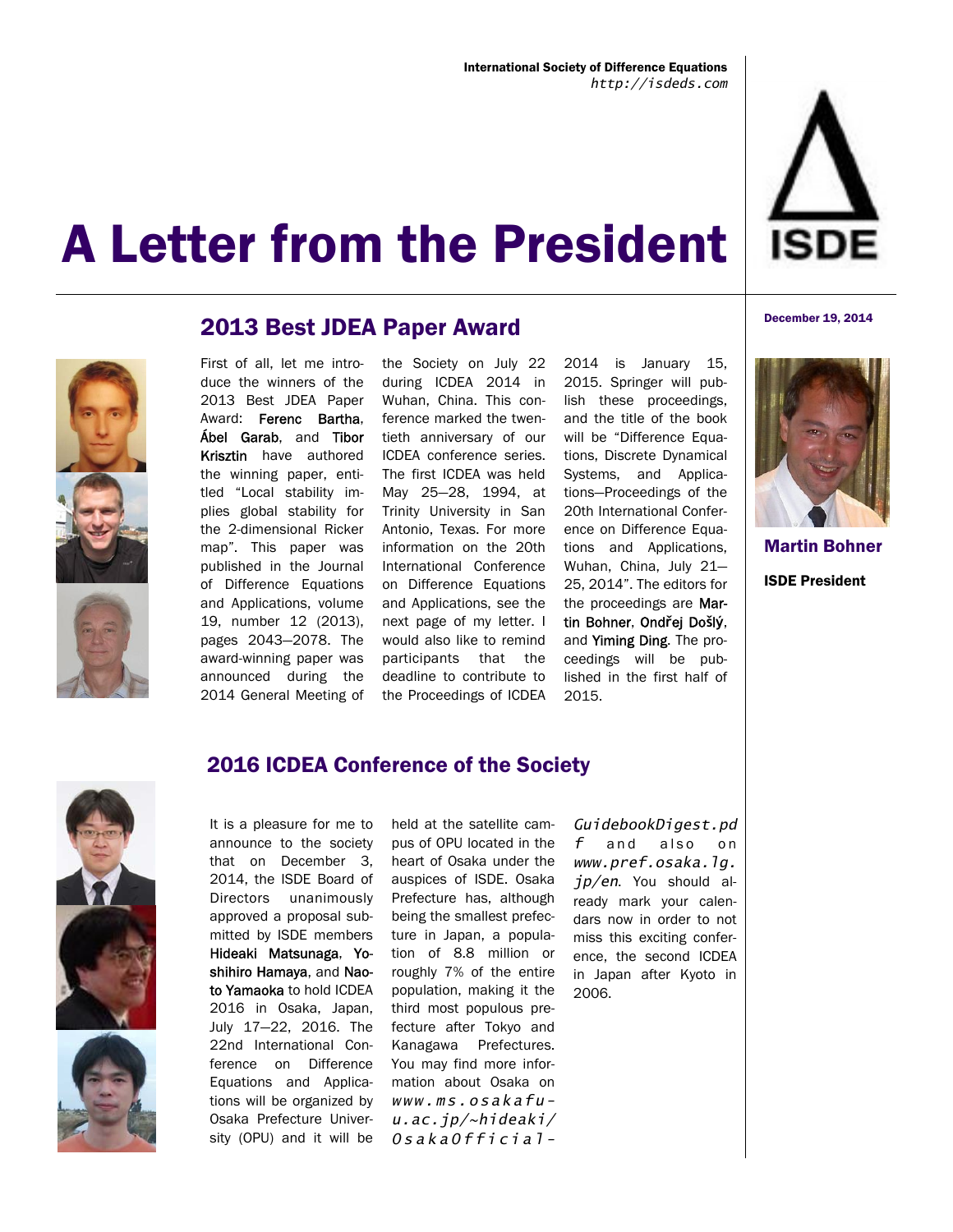

## 2014 Conferences of the Society



ICDEA, the International Conference on Difference Equations and Applications, is the flagship conference of our society. It is held annually since 1994. The 2014 ICDEA took place at Wuhan Institute of Physics and Mathematics in Wuhan, China, July 21—25, 2014. The conference was a big success, and I refer to the summary that appears later in the Newsletter. The society is indebted to the organizers of ICDEA 2014, in particular the Chair of the Organizing Committee, Yiming Ding.



PODE, Progress on Difference Equations, is the other conference series of our society. It is held annually since 2007. The 2014 PODE took place at Izmir University of Economics in Izmir, Turkey, May 21—24, 2014. This conference was also a big success, and I refer to the summary that appears later in the Newsletter. The society thanks the organizers of PODE 2014, in particular the Chair of the Organizing Committee, Ünal Ufuktepe.

The 20<sup>th</sup> International Conference on Difference Equations and Applications



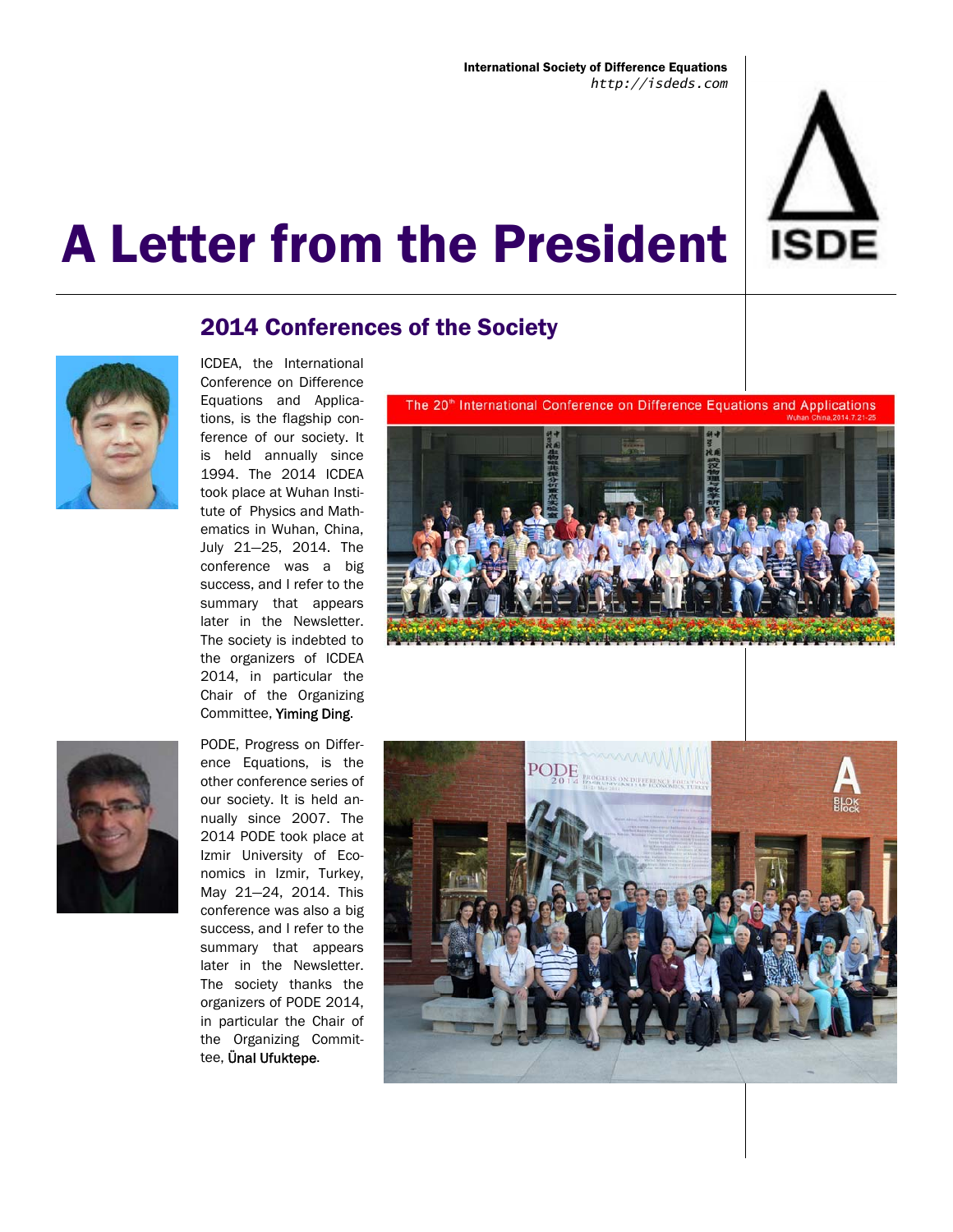







### 2015 Conferences of the Society

I am very happy to announce that on October 9, 2014, the ISDE Board of Directors has approved a proposal submitted by Rui Ferreira and César Silva to hold PODE 2015 at the Universidade da Beira Interior (UBI) in Covilha, Portugal, June 15—18, 2015. Progress on Difference Equations is the society's other (besides ICDEA) conference series and has been held annually since 2007 in Germany, Poland, Greece, Ireland, USA, Poland, and Turkey. UBI was founded in 1979 and awards all university academic degrees in several fields. It is located in the city of Covilha, one of the main urban centers of the Beira Interior region, in Central Portugal. The Chair of the Organizing Committee for PODE 2015 is Rui Ferreira, and the other members of the Organizing Committee are César Silva, Hélder Vilarinho, Pedro Patricio, Sandra Vaz, Gast**ã**o Bettencourt, and Ant**ó**nio Benro. The Scientific Committee for PODE 2015 consists of Martin Bohner (chair).

Saber Elaydi, Stefan Hilger, Donal O'Regan, Chris Tisdell, Zuzana Do**š**l**á**, M**á**rio Bessa, and César Silva. Currently, the Scientific Committee is selecting the plenary speakers for the conference. More and updated information about PODE 2015 can be found on the conference website at *www.pode2015.ubi.p t*. Please mark your calendars and make sure not to miss this exciting conference.

As was announced previously, ICDEA 2015 will be held at Białystok University of Technology in Białystok, Poland, July 19—25, 2015. The Chair of the Organizing Committee is Agnieszka Malinowska. The other members of the Organizing Committee for ICDEA 2015 are Zbigniew Bartosiewicz, Ewa Girejko, Alina Gleska, Małgorzata Guzowska, Klara Janglajew, Małgorzata Migda, Dorota Mozyrska, Ewa Pawluszewicz, and Ewa Schmeidel. The Scientific Committee for ICDEA 2015 consists of Zbigniew Bartosiewicz

(chair), Zuzana Do**š**l**á**, Ülle Kotta, Agnieszka Malinowska, Małgorzata Migda, Michał Misiurewicz, Mih**á**ly Pituk, Christian Pötzsche, and Ewa Schmeidel. The plenary speakers for ICDEA 2015 will be Jacek Banasiak (Poland), Martin Bohner (USA), Istv**á**n Gy**ő**ri (Hungary), Tibor Krisztin (Hungary), Jaume Llibre (Spain), Michał Misiurewicz (USA), Mih**á**ly Pituk (Hungary), Ryszard Rudnicki (Poland), Stefan Siegmund (Germany), and L'ubomir Snoha (Slovakia). The conference website is *icdea.wi.pb.edu.pl*. The first announcement of the conference appears later in this Newsletter. ICDEA 2015, being the 21st of the society's flagship conference series, will be ISDE's highlight for 2015, and I hope that a large number of the society's members will be able to attend this exciting event.